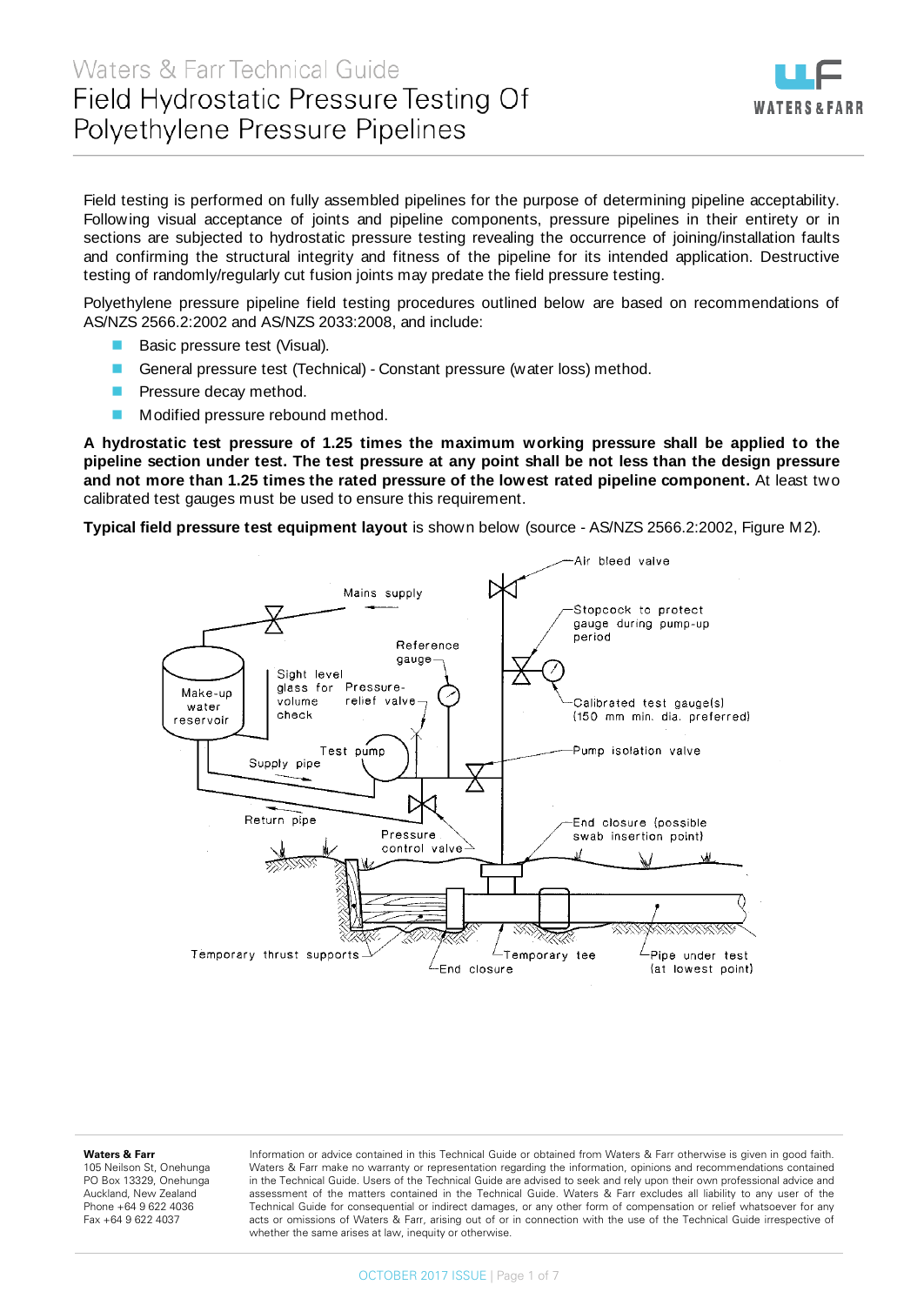

## **Pre-test procedures include the following:**

- All required temporary and permanent thrust blocks shall be in place and all concrete adequately cured.
- **Temporary or permanent test section blanking arrangements (like blank flanges or caps, closed** valves) shall be of adequate loading capacity and shall be strutted or anchored for the whole duration of the test unless they are already fully restrained or are end load resistant.
- Where practicable, all bolted joints shall be left exposed to allow for re-tensioning, and other joints shall be left exposed for visual leak detection.
- The test equipment shall be placed in position and checked for satisfactory operation.
- **The pump shall be of adequate size to raise and maintain the test pressure.**
- The pipeline pressurizing time shall not exceed 45 minutes (usually is planned to be 15 minutes). The pressurizing time affects the duration of the test.
- The pipeline (test section) shall be filled with water from the lowest point ensuring air is vented at the high point valves. The recommended rate of filling based on flow velocity of 0.05 m/s is calculated from the following equation:

*Qf* ≤ 12.5*πD²*,

where  $Q_f$  --- filling rate, in  $I/S$ ,

 $D -$  pipe internal diameter, in m.

A firm foam swab may be used ahead of the fill water to assist air removal especially where the pipeline undulates. The swab is extracted at a high point wash-out.

■ The test section shall be left to stabilize overnight, if possible, or for a minimum period of 3 h, to allow the temperature to stabilize and dissolved air to exit the system.

All necessary safety precautions must be observed including installation of safety barriers where required.

**Basic pressure test (Visual)** is performed by application of the test pressure and isolation of the pipeline by closing the high point air release valves.

**Where the joints are accessible for inspection**, the pump input valve is closed and the test section is visually inspected for leakage (for at least 15 minutes) at all joints including fusion joints, mechanical connections, service connections, valves, etc. **The test length is accepted** if there is no visible leakage and no failure of any pipeline component.

**Where the joints are not accessible for inspection**, maintain the test pressure by the addition of measured and recorded quantities of make-up water at regular intervals. **The test length is accepted** if the apparent loss of water is less than that calculated from the following equation:

## *Q* ≤ 0.14*LDH*,

where  $Q -$  allowable make-up water,  $l/h$ ,  $L -$  length of the test section, in km,  $D -$  nominal diameter of the test length, in m,  $H$  - average test head over length of the test section, in m.

Normally the test should last for a minimum of 2 h and be concluded within 5 h to 8 h. Where, after 12 h the make-up water still exceeds the allowable limit, testing should cease and the cause of loss investigated.

Following acceptance of the pipeline, high point air release valves shall be opened, the test water shall be **slowly** drained to an approved waterway and all connection points shall be reinstated.

Where a leak is detected, it shall be repaired, and the pipeline shall be re-tested.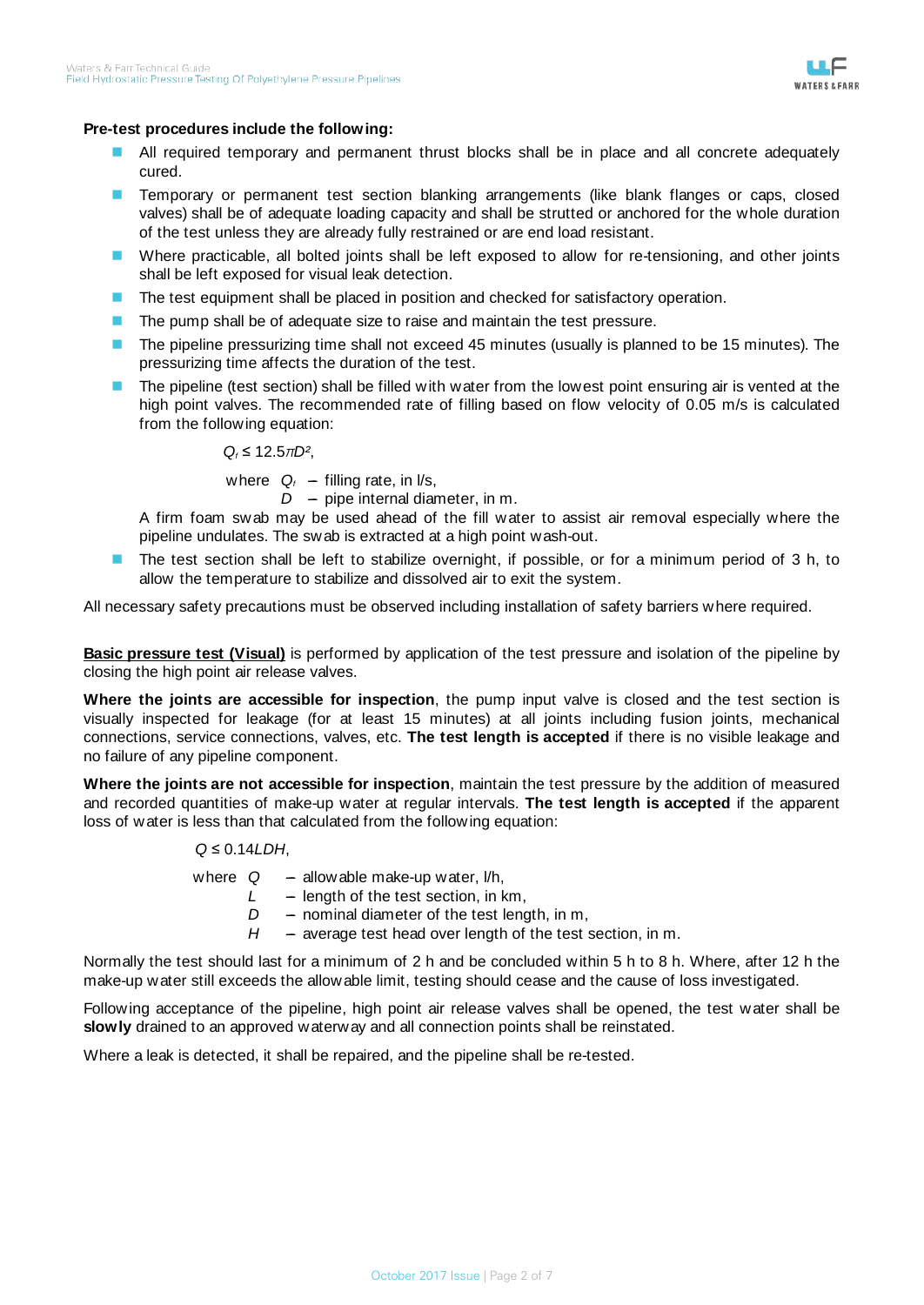

# **General pressure test (Technical) - Constant pressure (water loss) method**

Constant pressure test (water loss method) is regarded as independent of soil support and is sometimes referred to as a reference test.

The procedure of the constant pressure test is initiated as follows:

- **Purge the air from pipeline.**
- Apply the specified test pressure (STP) to the test section. Shut off main and allow pressure to settle for 12 h (pressure will drop significantly).
- As possible, inspect for leaks during this period. If a leak is detected, repair and re-start the test.
- **Using water of the same temperature as that in the pipeline**  $(\pm 3^{\circ}C)$  **restore and maintain STP for 5 h.**
- Measure and record water volume  $(V_1, \text{ in } I)$  required to maintain this pressure between 2 hours and 3 hours from start.
- **Measure and record water volume (** $V_2$ **, in I) required to maintain this pressure between 4 hours and 5** hours from start.
- **For optimum test protocol, the following tolerances are recommended (not mandatory):**

water volume: ±10*D* litres, where *D* - pipe nominal diameter, in m, time: ±1 min., pressure: ±1 kPa.

Calculate:

 $0.55V_1 + Q$ ,

where  $Q -$  allowable make-up water, I/h, obtained from:  $Q = 0.14LDH$ ,

- *L* -- length of the test section, in km,
- $D -$  pipe nominal diameter, in m,
- *H* average test head over length of the test section, in m.
- **The test section shall be acceptable** if:  $V_2 \le 0.55V_1 + Q$ .

**The test section shall not be acceptable** if the above criterion is not satisfied.

**The test section shall not be acceptable** also if there is a failure of any pipe component or visible leakage.

**After testing, pipelines shall be depressurised slowly**. All air venting facilities shall be open when emptying pipelines. The test water shall be drained to an approved waterway and all connection points shall be reinstated.

The faults shall be detected and corrected, and the pipeline retested.

## **Pressure decay test**

Due to creep response and stress relaxation of the material, the test pressure applied to a leak-free polyethylene pipeline will decay in a non-linear manner as shown on figure to the right (source - AS/NZS 2566.2:2002, Figure 6.1). When expressed in logarithmical coordinates, the result



is expected to be a straight line (like line A-B). A change to a steeper slope (line A-C) indicates leakage in the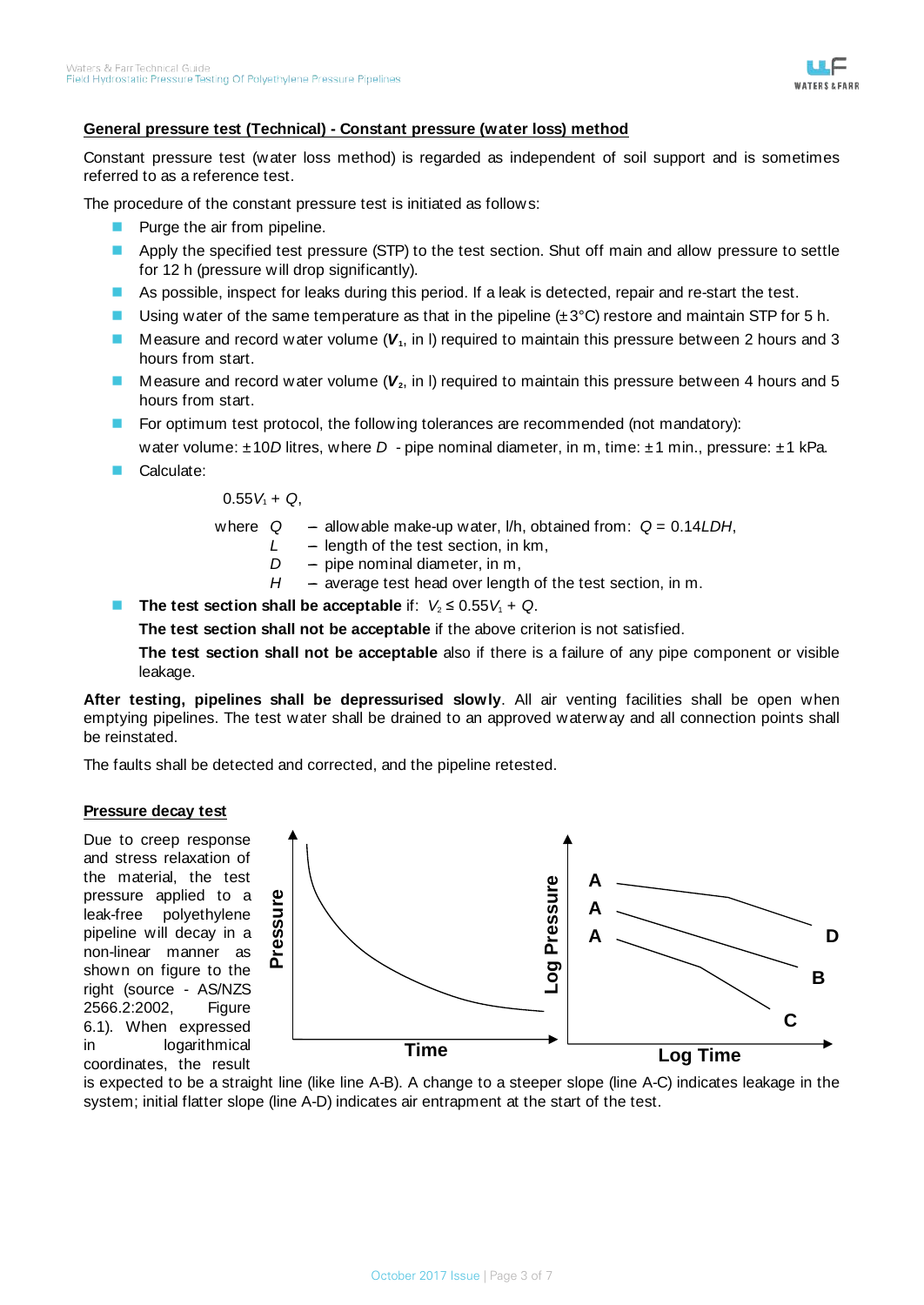

The procedure of the pressure decay test is initiated as follows:

- Apply the specified test pressure (STP) by pumping water continuously at a constant rate and isolate the high point air release valves and the pump feed valve by closing them.
- **Monitor and record the pressure rise and the time taken (loading time**  $t<sub>L</sub>$ **) to reach the test pressure.**

Apply the three-point analysis test procedure as follows:

- At the moment of valve closure, time *t* **= 0**.
- Take the first reading of pressure  $P_1$  at  $t_1$ , where  $t_1 = 0 + t_1$  (see the diagram on the next page; source - AS/NZS 2566.2:2002, Figure M4).
- Take a second reading of pressure  $P_2$  at a  $t_2$  (approximately  $7 \times t_1$ ).
- Take a third reading of pressure  $P_3$  at a  $t_3$  (not less than  $15 \times t_1$ ).
- To allow for the creep behaviour of PE pipeline whilst being pressurised, calculate the corrected values of  $t_1$ ,  $t_2$  and  $t_3$  as follows:

 $t_{1c} = t_1 + 0.4 \times t_L$  $t_{2c} = t_2 + 0.4 \times t_1$  $t_{3c} = t_3 + 0.4 \times t_1$ 

Calculate the slope of the pressure decay curve between  $t_1$  at a  $t_2$  (slope  $n_1$ ) using:



and between  $t_2$  at a  $t_3$  (slope  $n_2$ ) using:

 $n_2$  = (log  $P_2$  - log  $P_3$ ) / (log  $t_{3c}$  - log  $t_{2c}$ )

- **The test section shall be acceptable** (no leakage) if  $n_1$  and a  $n_2$  lie within the range 0.04 to 0.1, as follows:
	- $0.08 0.10$  for unsupported pipes (e.g., slip lined or no backfill).
	- $0.05 0.08$  for pipes in intermediate ground conditions.
	- $0.04 0.05$  for pipes in compacted backfill.

Note, that some environmental factors leading to significant change of pipeline temperature during the procedure may contribute to small deviations from the above range.

**The test section is also acceptable** if the plotted line is not straight, but is within the above range for the second slope (the first slope was shallow  $-$  initial entrapment of a small amount of air; the first slope was slightly steeper  $-$  possibly due to a small steep drop of pressure prior to  $t_1$ ) or, being within the above range for the first slope, becomes shallow for the second slope (possibly due to pipe reaching an obstruction for expansion).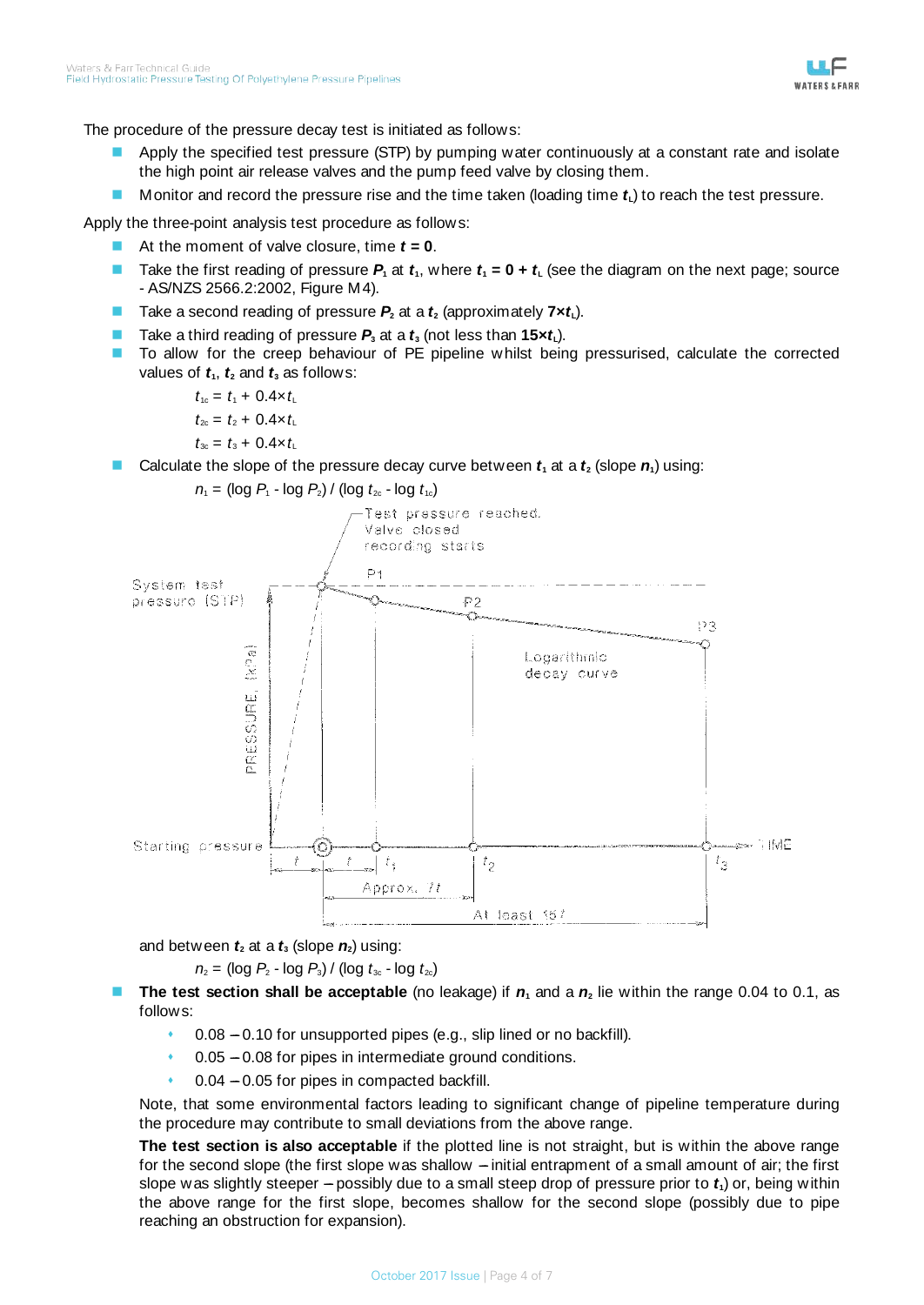

**The test section shall not be acceptable** when the plotted line is not within the above range for both slopes or is steeper for the second slope. The following interpretations may provide guidance:

- *n* < 0.04: there is probably air in the system.
- *n* > 0.10: the system is probably leaking.
- *n* >> 0.15: there is almost certainly a leak.

**The test section shall not be acceptable** also if there is a failure of any pipe component or visible leakage.

**Problems with pipelines may be predicted earlier by comparing the actual pressure with the predicted pressure,** which is calculated using the following equation:

$$
P = P_{L}(2.5(t/t_{L})+1)^{-n},
$$

where  $P -$  predicted pressure at time  $t$ ,

- *PL* test pressure at start of test,
- $t_{\text{L}}$  loading time,
- *n* slope of the pressure decay curve (may be taken as 0.10 for pipes without constraint, or as 0.05 for pipes with compacted backfill).

**After testing, pipelines shall be depressurised slowly**. All air venting facilities shall be open when emptying pipelines. The test water shall be drained to an approved waterway and all connection points shall be reinstated.

**The faults shall be detected and corrected, and the pipeline retested.**

## **The minimum time between repeat tests shall be 5 times the total test time.**

## **Pressure rebound method**

Modified pressure rebound method is a quicker way to confirm absence of leaks and is also regarded as independent of soil support. It is applicable for PE pressure pipelines up to and including DN 315. The test procedure includes three phases.

## **Preliminary phase**

- Depressurized pipeline (pressure is just above atmospheric at the highest point of the test section) is allowed to relax for 60 min. (no air shall enter the system).
- Pressurize the test section smoothly to the specified test pressure (**STP**) in less than 10 min. Hold the pressure at STP for 30 min., pumping as needed (do not exceed STP). Inspect for leaks during this period.
- **Shut off pressure, allow pressure to decay for 60 min.**
- **Measure the pressure remaining for 60 min.**  $(P_{60})$ .
- If **P60 ≤ 70% of STP**, the test has failed. Following rectification of the cause, the above steps shall be repeated. If  $P_{60}$  > 70% of STP, proceed to the second phase.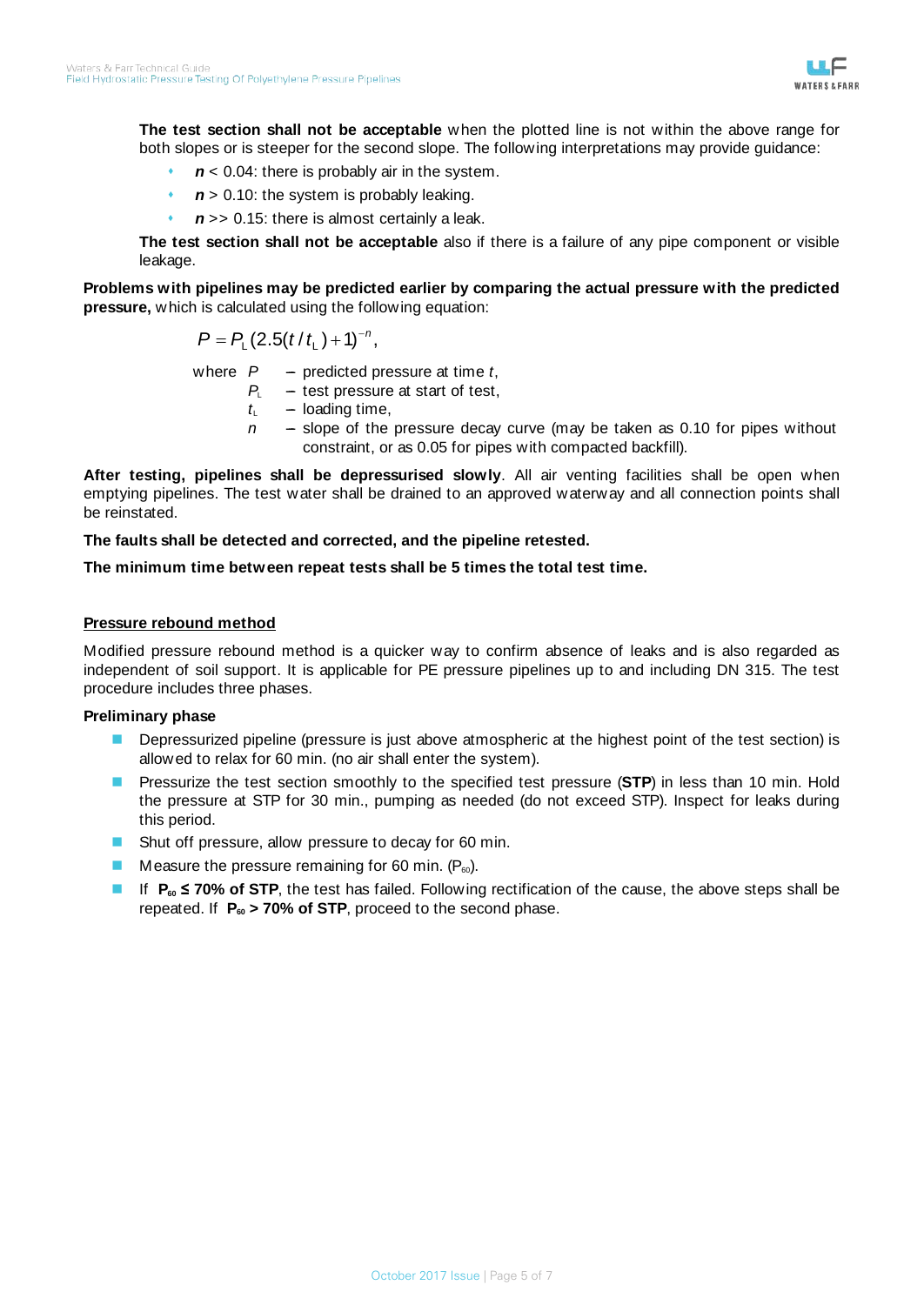

#### **Air volume assessment**

- Quickly (<5 min.) reduce pressure by  $\Delta$ **P** (10%-15% of STP) measure accurately.
- Accurately measure water volume bled out (*∆V*).
- Calculate *∆Vmax allowable* as follows:

$$
\Delta V_{\text{max}} = 1.2 \times V \times \Delta P (\frac{1}{E_{\text{w}}} + \frac{D}{eE_{\text{R}}}),
$$

where  $1.2 - air$  allowance,

 $V -$  pipe volume, in I,

- $\Delta P$  measured pressure drop, in kPa,
- *D* pipe internal diameter, in m,
- *e* Pipe wall thickness, in m,
- $E<sub>R</sub>$  pipe material modulus, in kPa (see table below; source AS/NZS 2566.2:2002, Tables M1),
- $E_W$  bulk modulus of water, in kPa (see table below; source AS/NZS 2566.2:2002, Tables M1).

| Pipe material modulus $E_8$ for PE 80B and PE 100 |                                              |     |     |                                              |     |     | Bulk modulus $E_{v}$ - water |                            |
|---------------------------------------------------|----------------------------------------------|-----|-----|----------------------------------------------|-----|-----|------------------------------|----------------------------|
| Temp., °C                                         | PE 80B - $E$ Modulus (kPax 10 <sup>3</sup> ) |     |     | PE 100 - $E$ Modulus (kPax 10 <sup>3</sup> ) |     |     | Temp., °C                    | <b>Bulk Modulus</b>        |
|                                                   | 1 h                                          | 2 h | 3 h | 1 h                                          | 2 h | 3 h |                              | $(k$ Pax 10 <sup>3</sup> ) |
| 5                                                 | 740                                          | 700 | 680 | 990                                          | 930 | 900 | 5                            | 2080                       |
| 10                                                | 670                                          | 630 | 610 | 900                                          | 850 | 820 | 10                           | 2110                       |
| 15                                                | 600                                          | 570 | 550 | 820                                          | 780 | 750 | 15                           | 2140                       |
| 20                                                | 550                                          | 520 | 510 | 750                                          | 710 | 680 | 20                           | 2170                       |
| 25                                                | 510                                          | 490 | 470 | 690                                          | 650 | 630 | 25                           | 2210                       |
| 30                                                | 470                                          | 450 | 430 | 640                                          | 610 | 600 | 30                           | 2230                       |

 If *∆V* **>** *∆Vmax allowable*, the test has failed. Following rectification of the cause, the preliminary phase and the above steps shall be repeated. If *∆V* **<** *∆Vmax allowable*, proceed to the main phase.

#### **Main test phase**

- **DECODE CODE:** Observe and record the pressure rise for 30 min.
- **The test section shall be acceptable** if the pressure rises or remains static within the 30 min. period.
- If in doubt, increase the monitoring period to 90 min. **The test section shall be acceptable** if the pressure drop does not exceed 20 kPa over the 90 min. period.
- **The test section shall not be acceptable** if the pressure drops by more than 20 kPa during the 90 min. period.
- **The test section shall not be acceptable** also if there is a failure of any pipe component or visible leakage.

**Typical successful extended period modified rebound test for a PE pipeline** is shown below (source - AS/NZS 2566.2:2002, Figure M5).